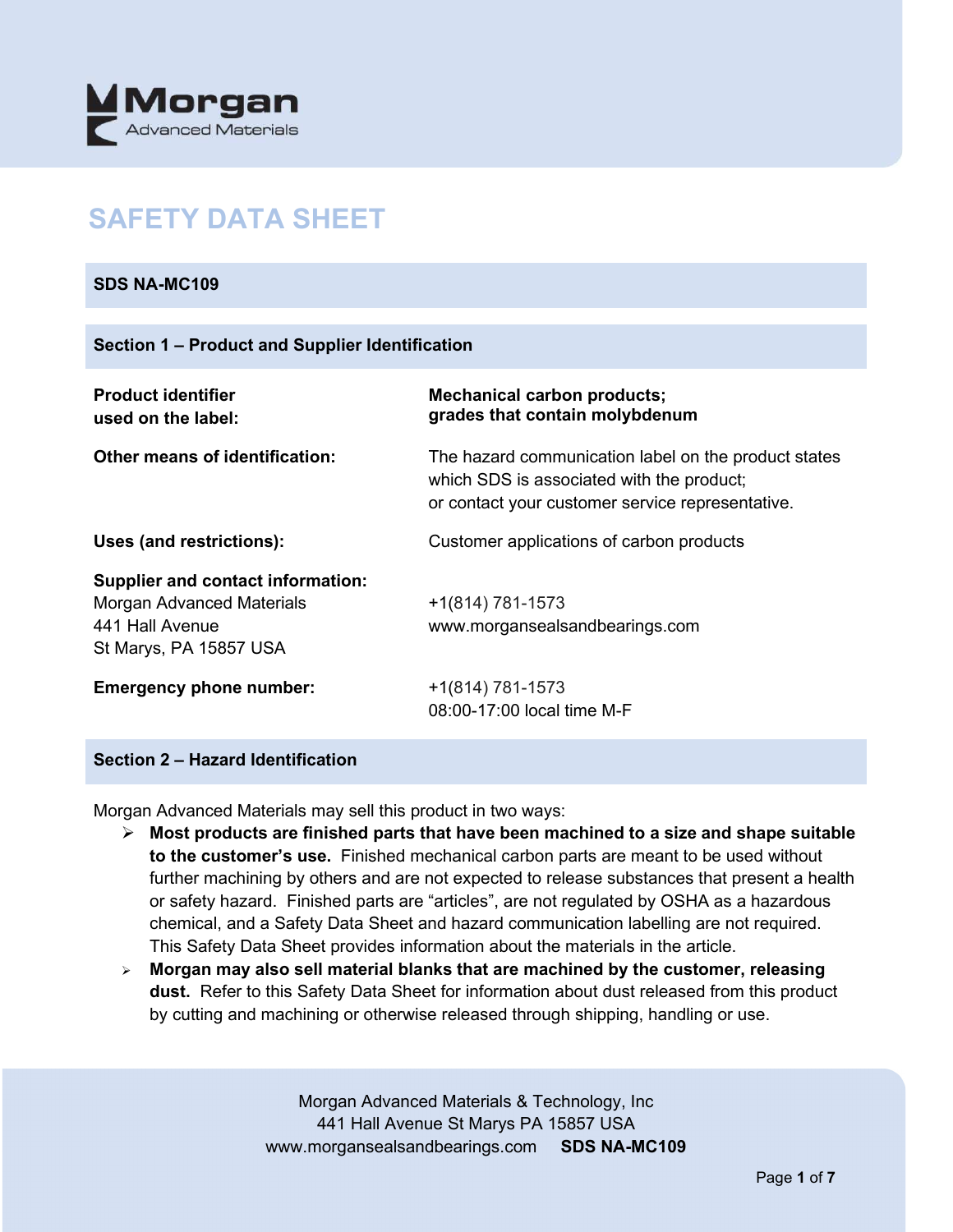

## **Classification:**

This material is not classified as hazardous under the Globally Harmonized System of Classification and Labelling and the US OSHA Hazard Communication Standard.

**Signal word, symbols, hazard and precautionary statements:** Not applicable (because not classified as hazardous)

## **Other information about health hazards:**

Dust from this material may cause minor irritation of skin and eyes, primarily through mechanical abrasion. Repeated or prolonged exposure to elevated concentrations of any airborne dust can irritate or harm the respiratory system, especially as an aggravation to a pre-existing condition. Avoid creating and breathing airborne dust.

## **Other information about physical hazards:**

Carbon/graphite dust is electrically conductive and dust accumulations on electrical equipment can cause short circuits resulting in electrical shock, fire or damage to equipment. Dust from this product contains graphite and may create slippery conditions. Carbon/graphite dust may present a combustible dust hazard. Maintain good housekeeping.

| <b>Component</b>                                        | <b>CAS Registry Number</b> | <b>Concentration</b><br>% by weight |  |  |
|---------------------------------------------------------|----------------------------|-------------------------------------|--|--|
| Graphite                                                | 7782-42-5                  | $0 - 90%$                           |  |  |
| Carbon                                                  | 7440-44-0                  | 10-100%                             |  |  |
| Molybdenum or<br>Molybdenum Disulfide                   | 7439-98-7 or<br>1317-33-5  | 10-60%                              |  |  |
| This material may also contain the following additives: |                            |                                     |  |  |
| <b>Fluoride Compounds</b>                               | Not applicable             | $<$ 2%                              |  |  |
| <b>Cured Resins</b><br>Not applicable                   |                            | $0 - 10%$                           |  |  |

## **Section 3 – Composition**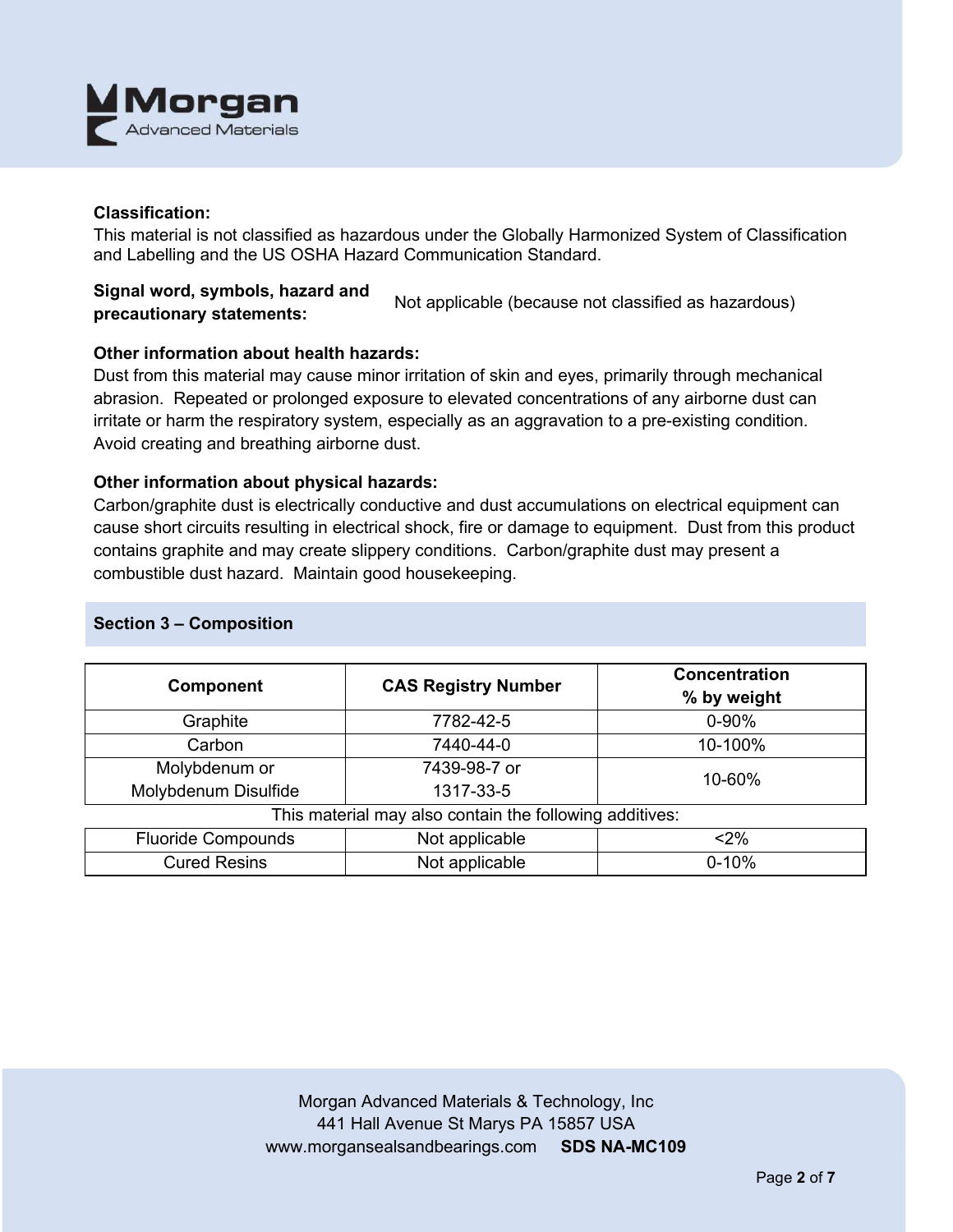

## **Section 4 – First Aid Measures**

| Inhalation:                                                     | Remove affected personnel to an exposure-free environment. |
|-----------------------------------------------------------------|------------------------------------------------------------|
| Skin and eye contact:                                           | Flush eyes with water. Wash skin with soap and water.      |
| Ingestion:                                                      | Not applicable, not expected                               |
| Indication of need for                                          |                                                            |
| <b>immediate medical attention</b> Not applicable, not expected |                                                            |
| and special treatment:                                          |                                                            |

#### **Section 5 – Fire Fighting Measures**

This product is not very combustible but may burn if exposed to high temperatures.

#### **Suitable extinguishing media:**

Use an extinguisher that is suitable for the surrounding fire.

#### **Combustion hazards:**

When burned, carbon/graphite releases carbon dioxide (and possibly carbon monoxide if there is not enough oxygen for complete combustion).

#### **Special fire-fighting procedures:**

Use protective clothing and breathing equipment appropriate to the surrounding fire.

#### **Unusual fire and explosion hazards:**

As is the case with any combustible dust, concentrations of airborne carbon/graphite dust can present a dust explosion hazard. Practice good housekeeping to prevent dust accumulations and prevent situations where substantial amounts of dust can become airborne. Do not blow combustible dust toward an ignition source.

**Flash point**: Not applicable **Flammable limits:** Not applicable

## **Section 6 – Accidental Release Measures**

Sweep or vacuum spilled material and place into sealable containers. Avoid creating and breathing airborne dust. Dispose in accordance with applicable waste disposal regulations.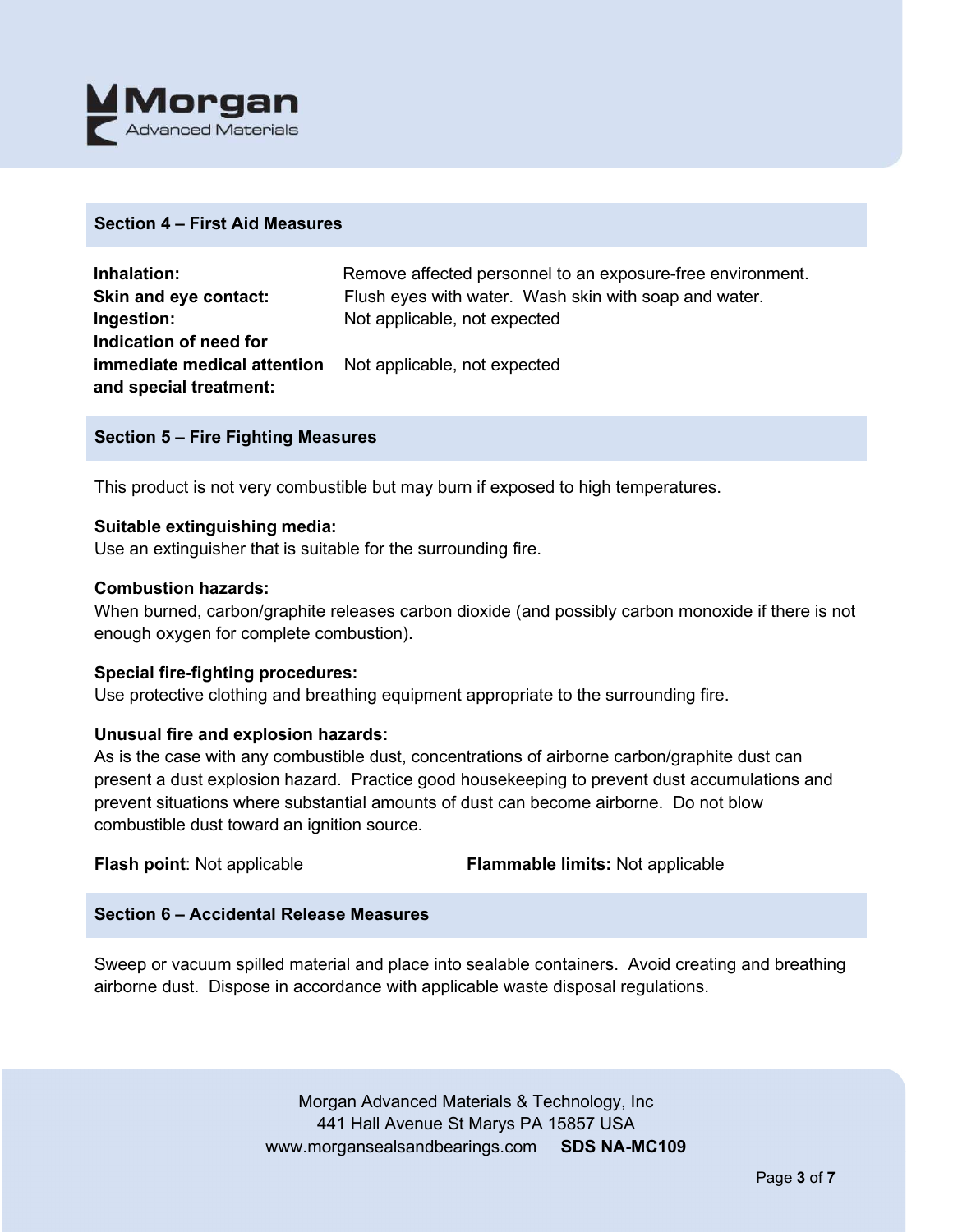

# **Section 7 – Handling and Storage**

Use appropriate dust collection and controls if this product is cut or machined. Practice good housekeeping to avoid the accumulation of dust in the workplace. Avoid creating and breathing airborne dust. Practice good personal hygiene. As a good practice, wash hands before eating, drinking or smoking and do not store food, or eat or drink, in areas where chemicals are handled.

# **Section 8 – Exposure Controls and Personal Protection**

#### **Exposure limits and guidelines:**

| <b>Material</b>             | <b>OSHA PEL</b>                                | <b>ACGIH TLV</b>                   |  |
|-----------------------------|------------------------------------------------|------------------------------------|--|
|                             | 8-Hr TWA                                       | 8-Hr TWA                           |  |
| Graphite*                   | 15 mg/m <sup>3</sup> (total)                   | 2.0 mg/m <sup>3</sup> (respirable) |  |
|                             | 5 mg/m <sup>3</sup> (respirable)               |                                    |  |
| Carbon                      | 15 mg/m <sup>3</sup> (total)                   | 10 mg/m $3$ (total)                |  |
|                             | 5 mg/m <sup>3</sup> (respirable)               | 3 mg/m <sup>3</sup> (respirable)   |  |
| Molybdenum or               | 15 mg/m <sup>3</sup> (total)                   | 10 mg/m $3$ (total)                |  |
| <b>Molybdenum Disulfide</b> | 5 mg/m <sup>3</sup> (respirable)               | 3 mg/m <sup>3</sup> (respirable)   |  |
| <b>Fluoride</b>             | 2.5 mg/m <sup>3</sup><br>2.5 mg/m <sup>3</sup> |                                    |  |

\* The OSHA PEL indicated here is for inert or nuisance dust. This product may contain natural graphite or synthetic graphite. Natural graphite can contain a small percentage of quartz sand (quartz is a form of crystalline silica). Testing of machining operations at our facilities has not shown hazardous levels of respirable crystalline silica.

Other jurisdictions may have different exposure limits and control guidelines. Users are advised to consult and comply with local regulations.

## **Engineering controls:**

Use appropriate dust collection and controls if this product is cut or machined. Practice good housekeeping.

# **Personal protective equipment:**

Use NIOSH-approved respiratory protective equipment (for example, an N-95 dust mask) if exposures exceed established limits.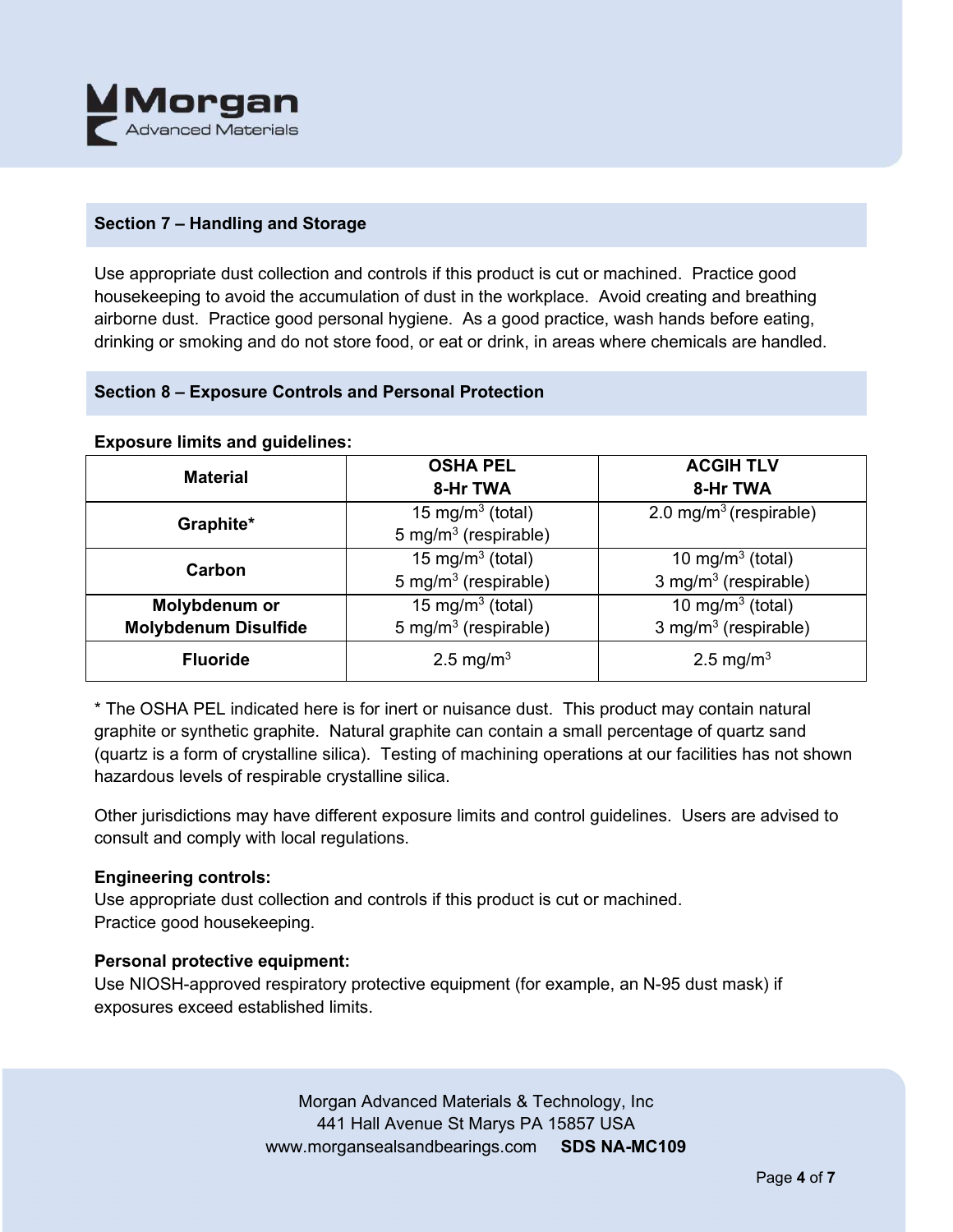

## **General hygiene considerations:**

As a good practice, wash hands before eating, drinking or smoking and do not store food, or eat or drink, in areas where chemicals are handled.

| Appearance:                                        | <b>Black solid</b> | Odor:                              | No odor        |
|----------------------------------------------------|--------------------|------------------------------------|----------------|
| Odor threshold:                                    | Not applicable     | pH:                                | Not applicable |
| <b>Melting point:</b>                              | Not applicable     | <b>Boiling point:</b>              | Not applicable |
| <b>Flash point:</b>                                | Not applicable     | <b>Evaporation rate:</b>           | Not applicable |
| <b>Flammability:</b>                               | Not applicable     | LEL/UEL:                           | Not applicable |
| Vapor pressure:                                    | Not applicable     | Vapor density:                     | Not applicable |
| <b>Relative density:</b>                           | Not applicable     | <b>Water solubility:</b>           | Insoluble      |
| <b>Partition coefficient</b><br>(n-octanol/water): | Not applicable     | <b>Autoignition</b><br>temperature | Not applicable |
| <b>Decomposition</b><br>temperature:               | Not applicable     | <b>Viscosity:</b>                  | Not applicable |

**Section 10 – Stability and Reactivity** 

This material is stable and non-reactive.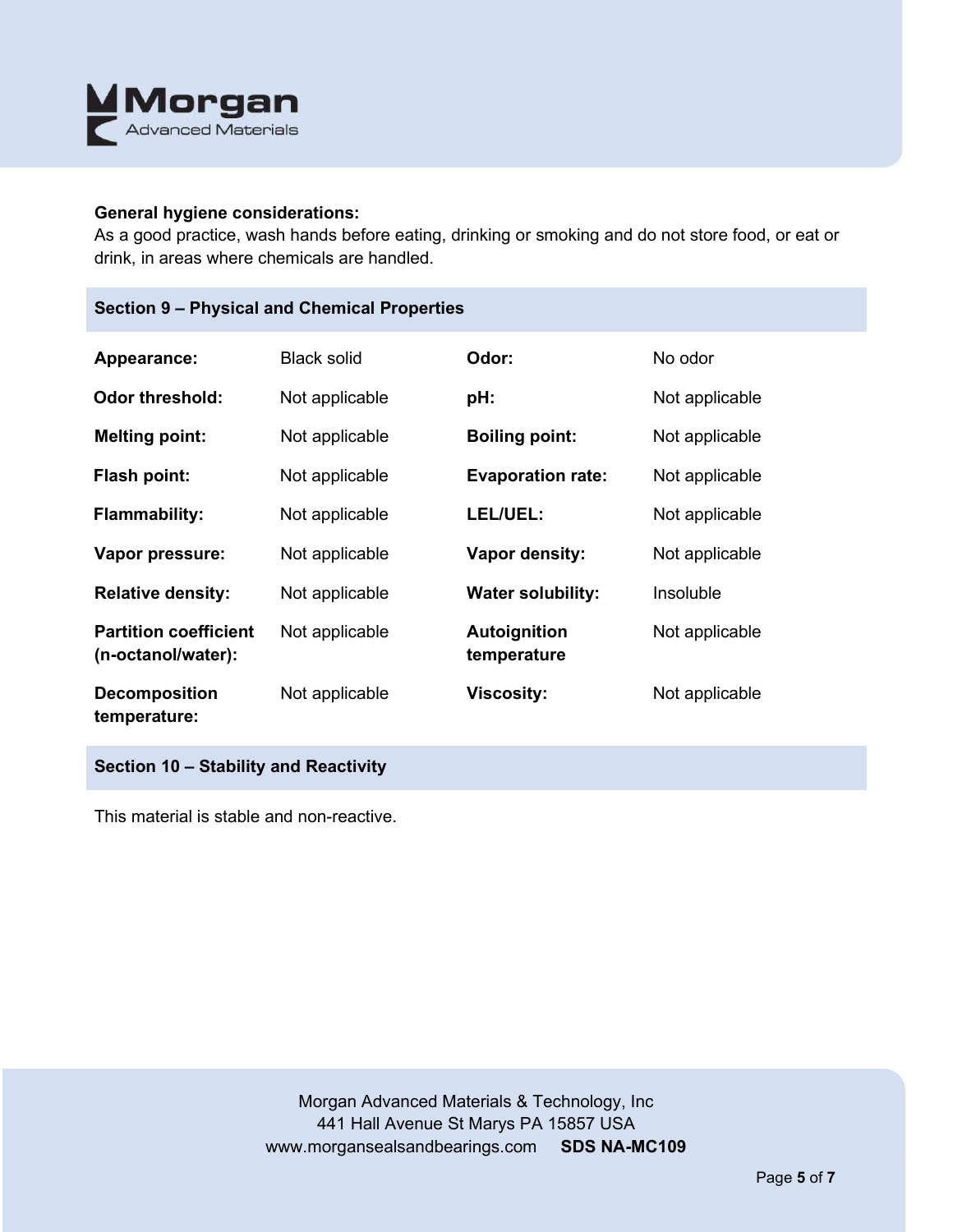

## **Section 11 – Toxicological Information**

None of the materials in this product are listed as a carcinogen by the International Agency for Research on Cancer (IARC), US OSHA or the US Department of Health and Human Services National Toxicology Program (NTP).

Additional information is available through the U.S. National Institute for Occupational Safety and Health (NIOSH) Registry of Toxic Effects of Chemical Substances (RTECS). See website: www.cdc.gov/niosh/ipcsneng/nengrtec.html.

> Graphite RTECS # MD9659600 Carbon RTECS # FF5250100 Molybdenum RTECS # QA4680000 Molybdenum Disulfide RTECS # QA4697000

## **Section 12 – Ecological Information**

Carbon/graphite and other ingredients would be expected to have negligible consequence in the environment.

# **Section 13 – Disposal Considerations**

This product does not contain substances that could cause it to be hazardous waste, if disposed. Dispose in accordance with applicable waste disposal regulations.

## **Section 14 – Transport Information**

This product is not regulated as a hazardous material for transportation purposes by any known authority, including transportation by truck, sea or air.

## **Section 15 – Regulatory Information**

All materials in this product are listed on the US EPA Toxic Substances Control Act (TSCA) inventory.